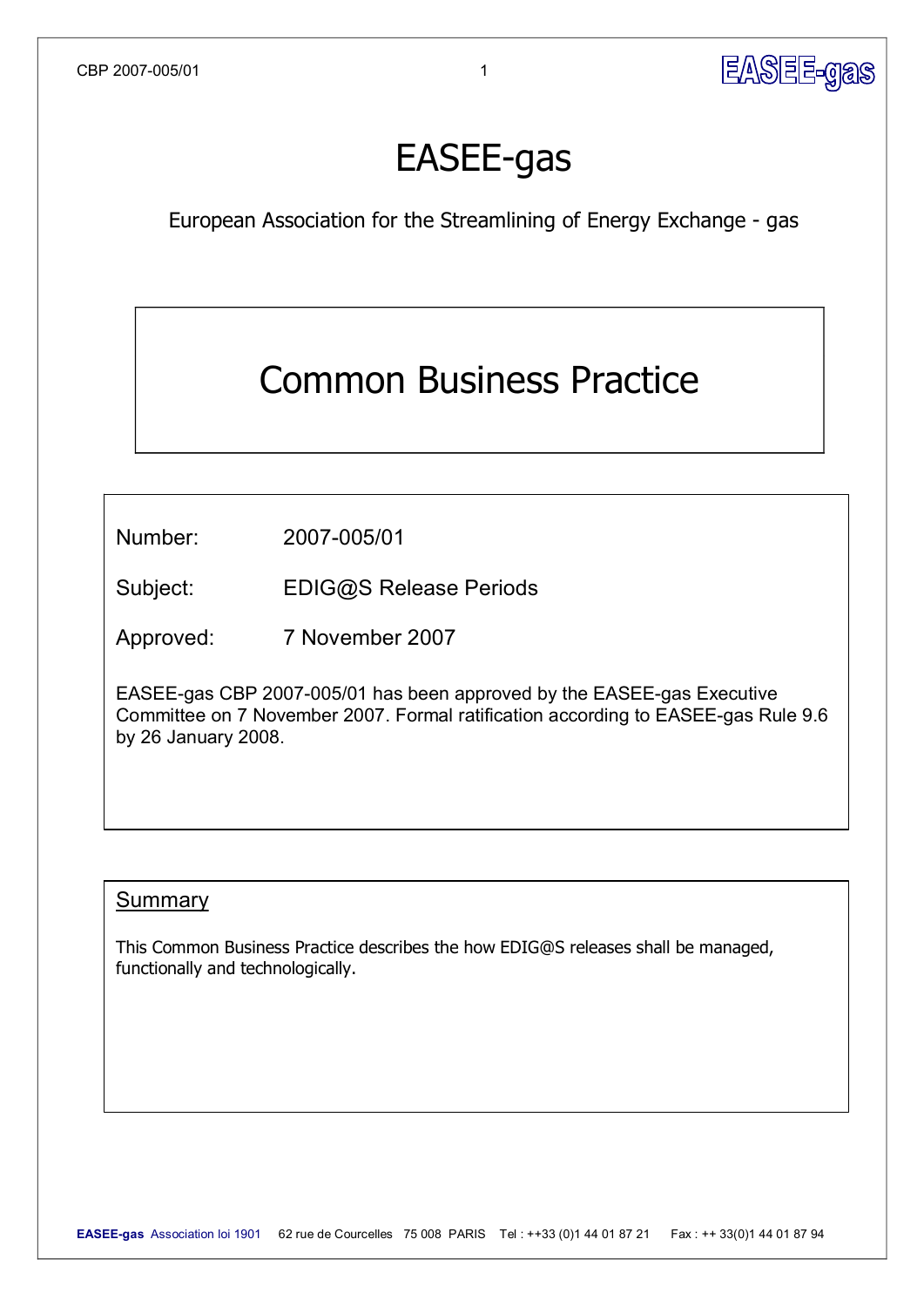

#### **About EASEEgas**

The European Association for the Streamlining of Energy Exchange-gas or EASEE-gas was created by six founding members in Paris on March 14th, 2002. EASEE-gas's aim is to support the creation of an efficient and effective European gas market through the development and promotion of common business practices (CBPs) that intend to simplify and streamline business processes between the stakeholders. EASEE-gas has set up offices with Association Française du Gaz who provide administrative support.

The formation of EASEE-gas was prompted by the success of the Gas Industry Standards Board in the United States and has been modelled on it. The GISB has now evolved into the North American Energy Standards Board. The creation of EASEE-gas is a project that is fully supported by the European Commission and by the European Regulators through the socalled Madrid Forum. It was achieved through the work of a dedicated Task Force supported by EFET, Eurogas, Eurelectric, GEODE, GTE, OGP and the Edig@s group.

The association is fundamentally based on company membership and voluntary contribution towards the development of common business practices.

Full membership in EASEE-gas is open to all companies, European or other, that are involved in the European gas business, from producers to end users, and to companies that are their service providers. Companies can subscribe to full membership in one or more of the eight gas industry segments.

Associate membership in EASEE-gas is open to government agencies, e.g., regulators, to organisations such as gas business trade associations and to individuals that may contribute to the benefit of EASEE-gas. Associate members do not pay annual fees, nor do they have voting rights.

The development of common business practices within EASEE-gas is organised through working groups under the supervision of an executive committee that is representative of the various gas industry segments. Participation in the working groups is limited to members only.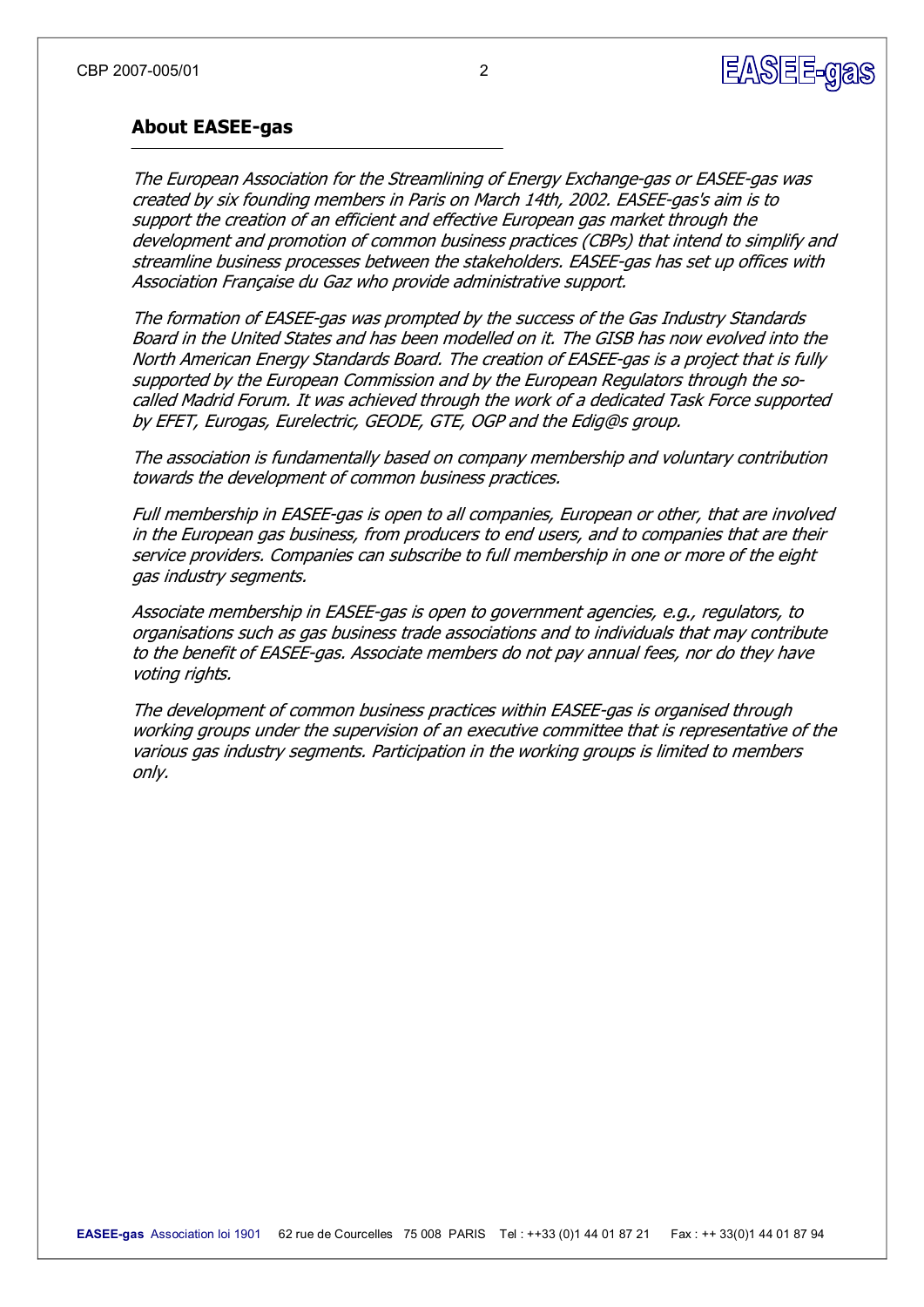#### **Common Business Practice 2007-xxx/xx "EDIG@S Release Periods"**

The following Common Business Practice has been approved by EASEE-gas for use in the evolution of gas business transaction releases.

#### **1. FUNCTIONAL RELEASE PERIOD**

The publication of the Edig@s release V4.0 brings with it the formalisation of the way Edig@s publication releases shall be managed.

From the  $1<sup>st</sup>$  of July 2008, The EASEE-gas working group Edig@s shall manage only one official release of its publication. It will only support the previous release to the official one..



To facilitate the user community to handle this evolution a release transition period shall be introduced with the release of Version 4.0 and will last for six months. During this period, Version 4.0 shall be the official Edig@s version and all previous versions shall be supported during the period in question. At the end of the transition period, Version 3.2 shall become the only supported release.

The implementation timetable from the functional view is as follows:

| $\sqrt{1^{st}}$ January 2008   | The Version 4.0 of EDIG@S becomes the official version.<br>All the previous versions are supported versions.                                                    |
|--------------------------------|-----------------------------------------------------------------------------------------------------------------------------------------------------------------|
| $1st$ July 2008                | All the versions prior to the Version 3.2 are not supported anymore.                                                                                            |
| 31 <sup>st</sup> December 2009 | The Version 4.0 of EDIG@S must be implemented by all the gas<br>partners using EDIG@S.<br>All the versions prior to the Version 4 shall no longer be supported. |

**EASEE-gas**